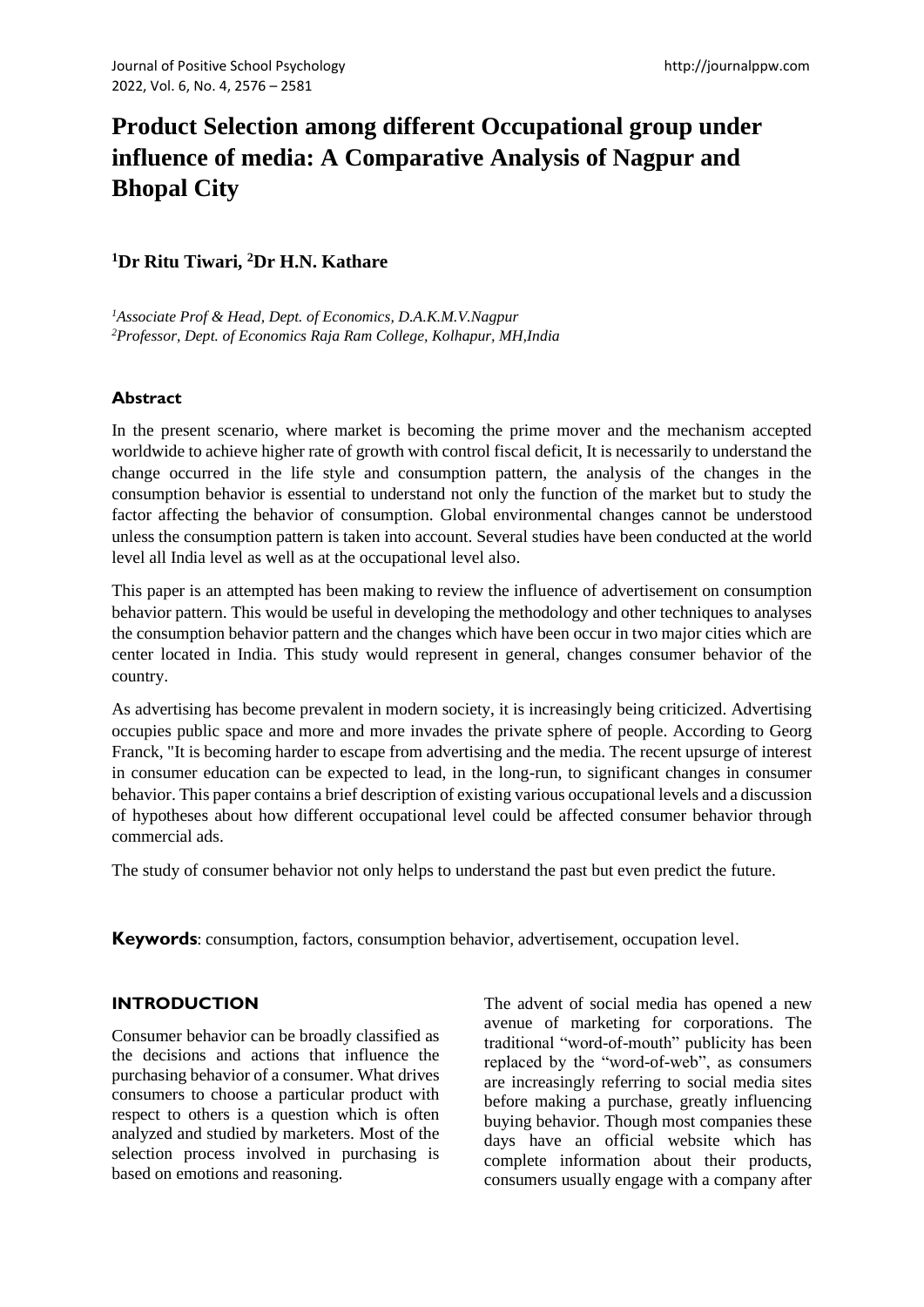reading reviews and feedback from existing customers.

Before buying a product, every consumer wants to make sure that the product is the best in its class, and offers good value for money. This is where social media plays an important part in defining consumer behavior. People who have already used the product describe their experience – its strengths, weaknesses etc., and this helps in disseminating information.

Consumer is the King of all the marketing activities of all the business and industrial enterprises of today go around the habits, tastes, preferences and attitudes of consumers. All the efforts are made to provide maximum satisfaction to maximum consumers. Marketers have come to realize that no marketing efforts can be successful if the choices, tastes and attitudes of consumers are not properly considered. Therefore, the stress lay upon marketing research and the study consumer behaviour. Further, a buyer purchases a product because of certain physical, social and economical forces creating a desire or a want for the product. A decision to buy a product is taken after passing through different stages. Need recognition is the first thing in the buying stages, which is followed by product awareness, interest, evaluation and intention, source of information, purchase and post purchase behaviour.

## **Review of literature**

The booming advertisement industry has been instrumental in enhancing consumer knowledge about available tools and the wants they are supposed to serve. Advertising has a major influence on consumers' preference. This may be because Television combines motion, sound, and special visual effects. The product can be demonstrated and described on T.V. it also offers wide geographic coverage and flexibility as to when the message can be presented. It has been shown from the study that advertising does not varying impact on age group.

Khan, Chang & Horridge, (1992) indicated the selection of media is based on the characteristics of media, the demographics and psychographics of the target market, and the characteristics of the product. Results indicated that selfconsciousness and demographic Variables such as age, education, occupation, marital status, ethnic group, and political outlook affected the usage of newspapers, magazines, radio, and television.

Namita Rajput, Subodh Kesharwani & Akanksha Khanna (2012)"Dynamics of Female Buying Behaviour: A Study of Branded Apparels in India" It was found in the study that there is a complete awareness of the branded apparels amongst females and their shopping behaviour reflect that they buy these products occasionally. The culture is shifting towards buying from the malls because of shopping experience the consumers get. The most important source of information was found to be family and friends followed by internet and advertisement. It is observed in the study that Price, Fitting, Income Level of consumers are significant factors and females have distinctive appeal for these factors in distinctive apparel shopping behaviour

Based on this study, advertisement and quality are the major factors responsible for the success of cadbury dairy milk. Television is the most effective medium which most consumers cited. Concerning the advertising media, this study revealed that television is the most effective media used in advertising a product. In view of this, more consideration should be given to television as a medium of advertising because of motion; sound, and special visual effects, geographic coverage also the product can be demonstrated and described on TV (fazlollah kazemi2010).

As per 2004-05, 61st round NSSO large sample employment-unemployment survey, the average wage rate of a male worker was Rs. 145 as compared to only Rs. 85.50 for a female worker in rural India. In urban areas the average wage rates for a male and a female worker have been Rs. 203 and Rs. 153 respectively. Clearly, more say of women in the consumption decision ensures certain kind of consumption pattern which is good from the point of view of the reproductive society and also necessary for a better future. From a policy perspective, if the theory of public finance tells us to levy extra tax on 'sin goods' and to make more public provision of 'merit goods', the same rationale applies for an income redistribution in favour of women. It is needless to say that sustained women empowerment requires more jobs for women at enhanced wage rate which is at least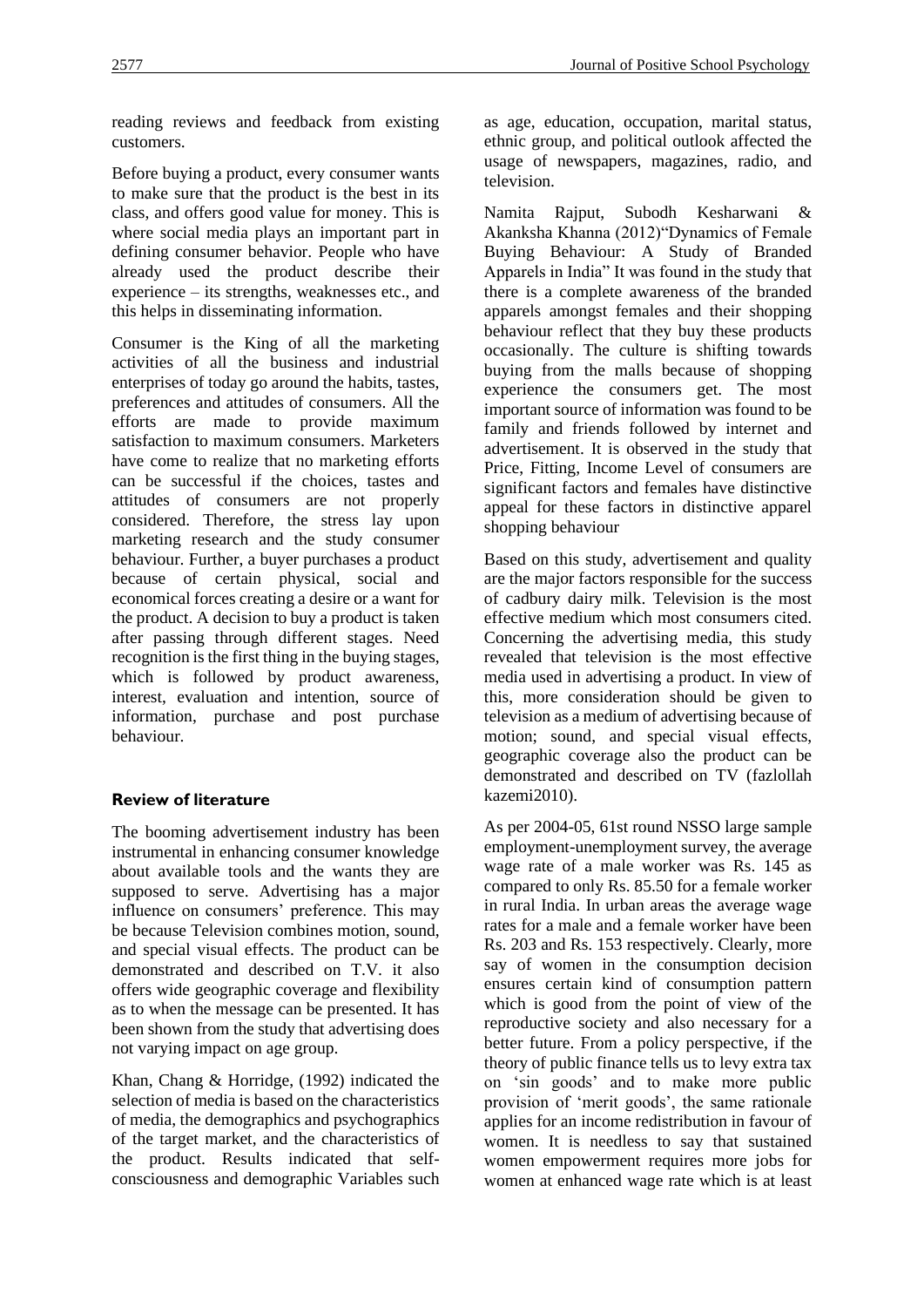at par with that of men along with equal access to assets.

Eu Youn Chah, Valerie A. Ramey, Ross M. Starr(2013); This paper develops a theory of optimal consumption behavior in the presence of borrowing constraints, and tests that theory using aggregate data on the stock of durable goods and purchases of nondurable goods. They assume households are forward-looking and maximize expected lifetime utility, subject to current assets, current income, and expected future income. Their test focuses on the relationship between the marginal utility of household durable goods holdings and the marginal utility of nondurable consumption. If capital markets are perfect, then these two variables will always be in an equilibrium relationship relative to one another. In the presence of capital market imperfections, however, the between these two variables will have predictive power for the current change in nondurable goods consumption. Consumers temporarily run down their durables stocks and reallocate expenditures to current nondurable consumption; they anticipate a subsequent increase in sustainable expenditure levels and they plan a future augmentation in durable goods stocks and expenditures.

## Research Gap

There are several research have been done on consumption behavior. Many theories are established and empirical work has been done. Many physiological factors which influence consumption behavior at one place cannot generalize to another because of variation in cultural and religious differences as well as perception of individual's regarding their consumption behavior. We try to analyze comparative research to find most influencing factor.

#### Statement of the Problem

The problem statement includes the issue that the marketers use same appeal for all and try to capture the maximum market however many demographic factors are there to influence consumption behavior such as Age, Gender, Religion, Occupation, Income, Family size, Education etc. these factors influence the way of buying decision and overall consumption behavior. Therefore we classify respondent on the basis of above categories to identify which factor influence more and at what extant. So we may state the problem as "Advertisement is not one of the dominant factors in changing consumption pattern in Nagpur and Bhopal city?"

#### Objectives of the Study

The objectives of the study are as follows:

a. To study the influence of advertisement on consumption behavior among various occupational groups in select cities.

b. To analyse the different factors influencing consumption behavior in both the cities, and

c. To study the basic difference in the consumption behavior between the two cities

#### Hypothesis

H1 Influence of advertisement on product selection is not dependented on different occupational groups.

#### Significance of the Study

The company improves their marketing strategy and marketing campaigns based on their focused consumer behavior. This research will be able to identify the basic consumer's attitude and analyze that how consumption pattern of different occupational group influenced by advertisement. This will help the marketers to keep in mind the important factors that the consumers will be buy the products more by relating the products to their needs and desires.

#### Methodology

As our research is about consumer behaviour so, survey method was adopted in which questionnaires were used to obtain data for further processing of the research topic. The nature of this research is descriptive and type of the research is survey based. This research methodology was selected because of its consumer based aspect, as usually the consumer based researches cannot be done without making surveys, questionnaires to be more specific.

The sampling frame for the present research study would be comprised of adult respondent of selected zonal area of Bhopal city. Bhopal city is classified into four different parts, based on geographical location, East, West, North and South using their Municipal Corporation's zonal division, as the source.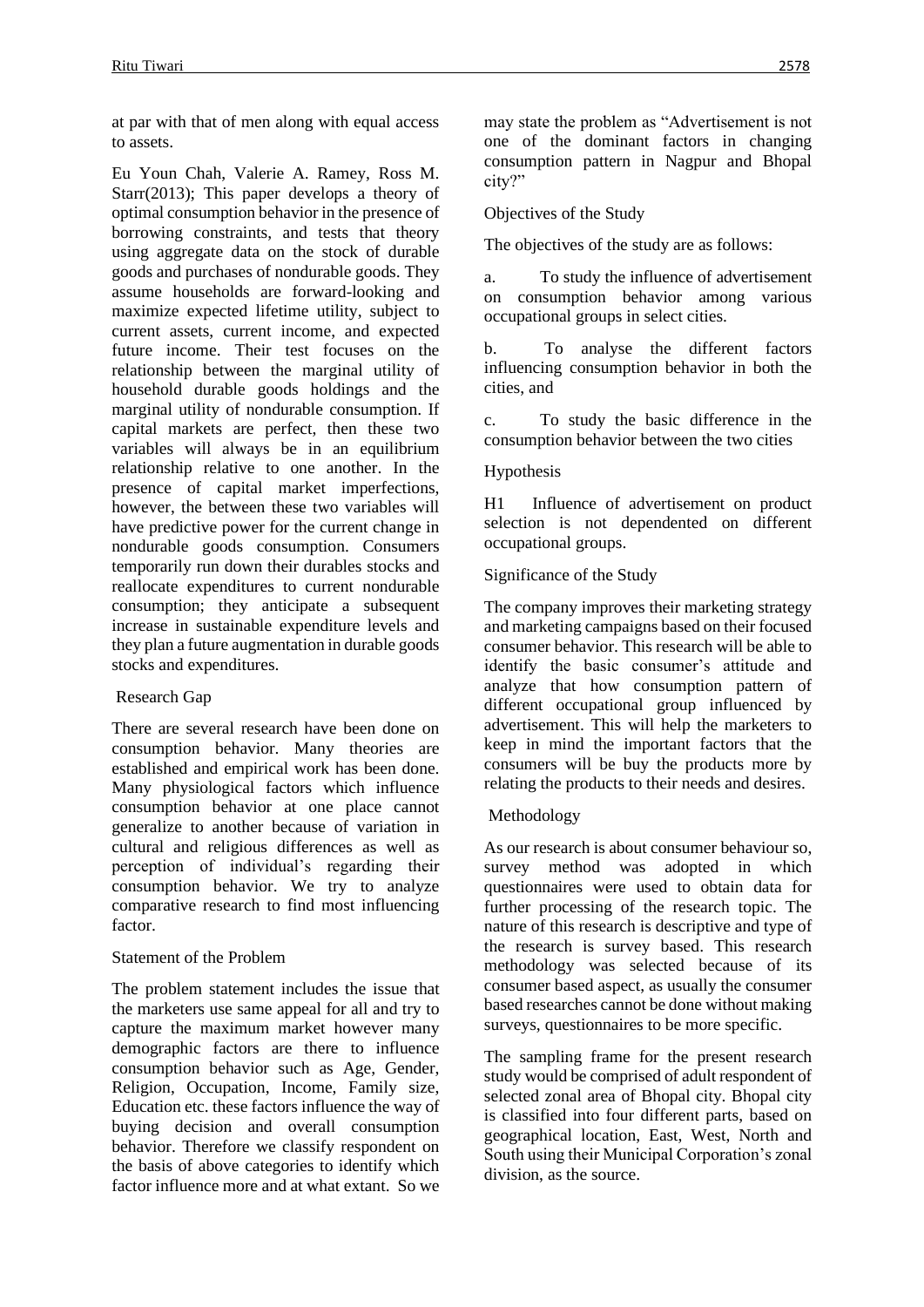The sample will be collected with the help of random sampling, which ensures that each of the samples of size n has an equal probability of being picked up as the chosen sample. Total 400 responded were surveyed for this empirical study. These respondents were selected by clustersampling method. This was deliberately attempted to bring forward the hypothesis that consumers are treated equally irrespective of their social position in the society. All respondents were adult, with an average age of 39 years (range 20-67) and standard deviation of 8.302. It should be taken care that all age groups were equal weighted in the investigation.

To know the criteria of product selection, brand preferences and buying decision with various variables were presented by the help of crosstabulation. The results of cross-tabs would provide a meaningful association among different variables measured on nominal and interval scale. The results with the help of Chisquare test  $(x<sup>2</sup>.05)$  would also reveal that the independence / dependence and goodness of fit among the variables.

## **Findings of the study**

#### Profile of the Respondents

All respondents were adult, with an average age of 39 years (range 20-67) with 25.7 percent female and 74.3 percent male, 73.8 percent were married, 21.4 percent were un-married & 4.9 percent included widow or divorcee. 49.8 percent have completed graduation, the least (4.4 percent) had SSC, 39.6 percent Post graduate & 4.9 percent respondent having PhD as their educational qualification. The majority of respondent (66.3 percent) belongs to Hindu religion, in which (44.5 percent) were from general category (11.1 percent) belongs to OBC (5.3 percent) was SC and (4.3 percent) respondent were from ST category. Second major respondent (11.8 percent) were from Muslims religion in which (2 percent) were from general category (4.8 percent) belongs to OBC (5.3 percent), with average income of 30636.88, & the Standard Deviation of 11192.

55.9 percent of respondent were engaged in business activity, in which majority of 36.5 percent were doing trade, 13.9 percent were doing construction and 5.5 percent were in manufacturing business, and rest 44.1 percent respondent doing service to earn their livelihood, in which 25.5 percent were in private job and other 18.6 percent were in public sector job. The majority of the respondents 61.6 percent were encompass monthly household income INR 20,000 to INR 40,000, followed by 21.8 percent respondent earn up to Rs. 20,000, and 16.6 Percent of respondent were earn above 40,000 per month. The aggregated mean of income was 30636.88, with the Standard Deviation of 11192. That means medium middle class society having dominant representation in the investigation, as it represent in the Indian economy.

The average family size of the respondents was 2.28, and 41 percent of respondent having three members in their family. 28.1 percent of respondent having two members and 19.9 percent of respondent having four members in their family, 3 percent of respondent having five and above members in their house hold size and 8 percent of respondent were single.

#### **Observation**

Majority of respondent were engaged in trade (37.8 percent in Nagpur and 35 percent in Bhopal) in both cities.23.8 percent of respondent from trade in Nagpur and 15.8 percent in Bhopal were choosing brand by watching television, 11.5 percent worker from public sector, 10.3 percent from private jobs, 6 percent from construction and 3.8 percent from manufacturing occupation preferred television as their brand selection in Nagpur. Whereas 13.5 percent from private jobs, 9.5 percent from construction, 7.8 percent from public service and 2.5 percent were from manufacturing occupation choosing brand by watching television in Bhopal.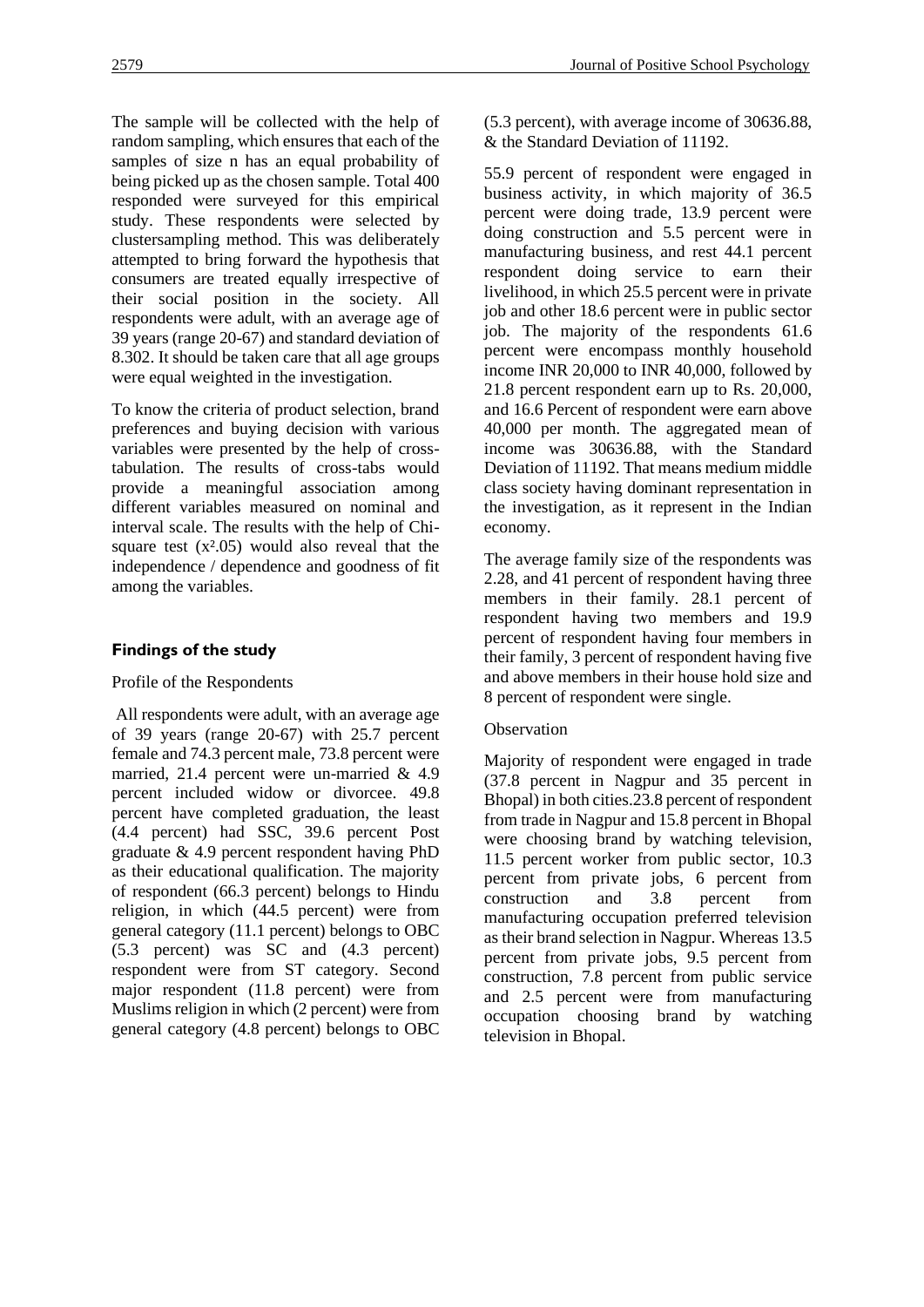| ،ر |
|----|
|    |
|    |
|    |
|    |

٦

| Table 1 Types of business of the respondent * Reason for Choosing a particular brand? advertisement |                       |                                                   |                                 |                                                      |        |        |  |  |
|-----------------------------------------------------------------------------------------------------|-----------------------|---------------------------------------------------|---------------------------------|------------------------------------------------------|--------|--------|--|--|
| Name of the city where the<br>respondent lives                                                      |                       | Reason for Choosing a particular brand? advertize |                                 |                                                      |        |        |  |  |
|                                                                                                     |                       | Advertisement<br>in T.V.                          | Advertisement<br>in News Papers | Advertisement<br>through Hoardings,<br>banners, etc. | Other  | Total  |  |  |
| Nagpur                                                                                              | Construction          | 6.0%                                              | 2.3%                            | .3%                                                  | 1.5%   | 10.0%  |  |  |
|                                                                                                     | Trade                 | 23.8%                                             | 10.3%                           | 1.0%                                                 | 2.8%   | 37.8%  |  |  |
|                                                                                                     | Manufacturing         | 3.8%                                              | 2.0%                            | .3%                                                  | $.8\%$ | 6.8%   |  |  |
|                                                                                                     | <b>Public Service</b> | 11.5%                                             | 6.8%                            | 1.0%                                                 | 3.8%   | 23.0%  |  |  |
|                                                                                                     | Private service       | 10.3%                                             | 4.8%                            | 1.0%                                                 | 6.5%   | 22.5%  |  |  |
|                                                                                                     | Total                 | 55.3%                                             | 26.0%                           | 3.5%                                                 | 15.3%  | 100.0% |  |  |
| Bhopal                                                                                              | Construction          | 9.5%                                              | 5.3%                            | 1.0%                                                 | 2.0%   | 17.8%  |  |  |
|                                                                                                     | Trade                 | 15.8%                                             | 12.3%                           | 3.8%                                                 | 3.3%   | 35.0%  |  |  |
|                                                                                                     | Manufacturing         | 2.5%                                              | $.8\%$                          | .5%                                                  | .5%    | 4.3%   |  |  |
|                                                                                                     | Public Service        | 7.8%                                              | 6.8%                            | .5%                                                  | 2.3%   | 17.3%  |  |  |
|                                                                                                     | Private service       | 13.5%                                             | 7.0%                            | 1.5%                                                 | 3.8%   | 25.8%  |  |  |
|                                                                                                     | Total                 | 49.0%                                             | 32.0%                           | 7.3%                                                 | 11.8%  | 100.0% |  |  |

The table shows that chi-square results of Nagpur ( $\chi^2$  = 23.866, df = 12, p=0.021) reveled that there was significant association between occupation level and product selection by advertisement. ( $\chi^2$ = 11.701, df = 12, p=0.470) of Bhopal revealed that there was not a significant association between occupation level and product selection by advertisement.

| Table 2<br><b>Chi-Square Tests</b>             |                        |                     |                            |      |  |  |  |
|------------------------------------------------|------------------------|---------------------|----------------------------|------|--|--|--|
| Name of the city where the<br>respondent lives | Value                  | df                  | Asymp. Sig.<br>$(2-sided)$ |      |  |  |  |
| Nagpur                                         | Pearson Chi-<br>Square | $23.866^a$          | 12                         | .021 |  |  |  |
|                                                | N of Valid<br>Cases    | 400                 |                            |      |  |  |  |
| <b>Bhopal</b>                                  | Pearson Chi-<br>Square | 11.701 <sup>b</sup> | 12                         | .470 |  |  |  |
|                                                | N of Valid<br>Cases    | 400                 |                            |      |  |  |  |

Results interpretation: The results revealed that influence of advertisement on product selection